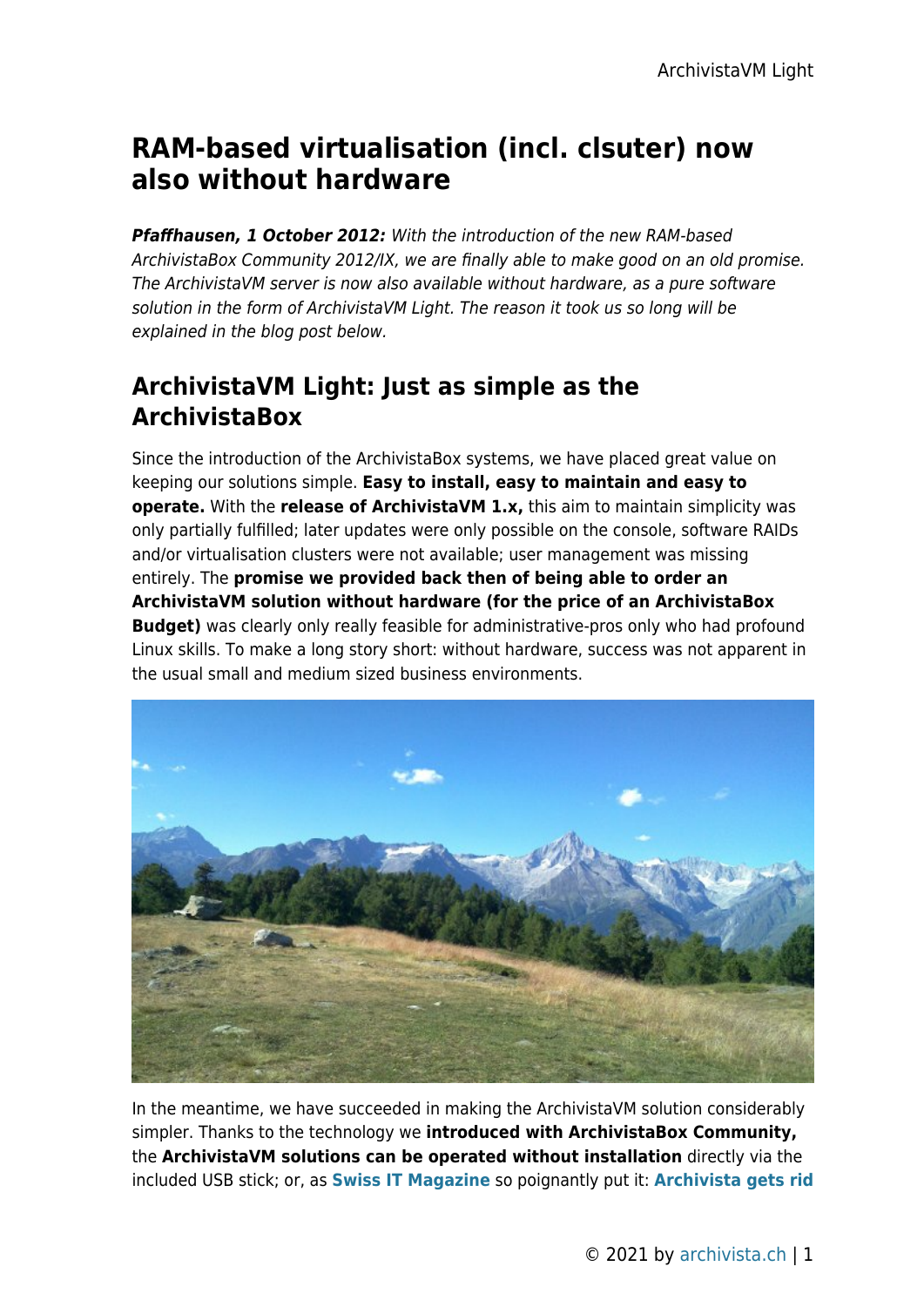**[of installation.](http://shop.archivista.ch/oscommunity/catalog/product_info.php?cPath=28&products_id=109)** This means that the most difficult hurdle has been surmounted. A system that doesn't have to be installed is so simple that we are able to sell it without any hardware whatsoever.

### **ArchivistaVM Light: Small and medium sized business server virtualisation with free check**

As the entire boot process runs in RAM, the most difficult obstacles to providing support for a wide range of hardware have been overcome. Should any doubts remain as to whether ArchivistaVM Light runs on specific hardware, there are two options. **Either, the ArchivistaBox Community Mini can be booted up,** or the computer can be brought to us (after prior appointment) so that a **free check can be run on our premises.** This is also applicable if instead of a server that is currently in use for ArchivistaVM Light, a new hardware should or must be obtained.

A **key aspect for us with regard to RAM-based ArchivistaBoxes was and is ensuring a good basis in order to allow maintenance and running of the virtualisation over an extended period of time — even without the included (certified) hardware.** The aim of ArchivistaVM Light is not to distribute as many support tickets as possible. On the contrary, it is our goal to provide a solution that **allows our customers (even those without Linux skills) to operate the systems themselves, without our assistance.** Of course we are always happy to assist and support you if necessary, but always with the intention that we want to help you help yourself.



Our company is geared entirely towards small and medium sized businesses. We are aware of the fact that budgets are modest (one could almost say austere), but the hardware redundancy with virtualisation, for example, is not just a gimmick — on the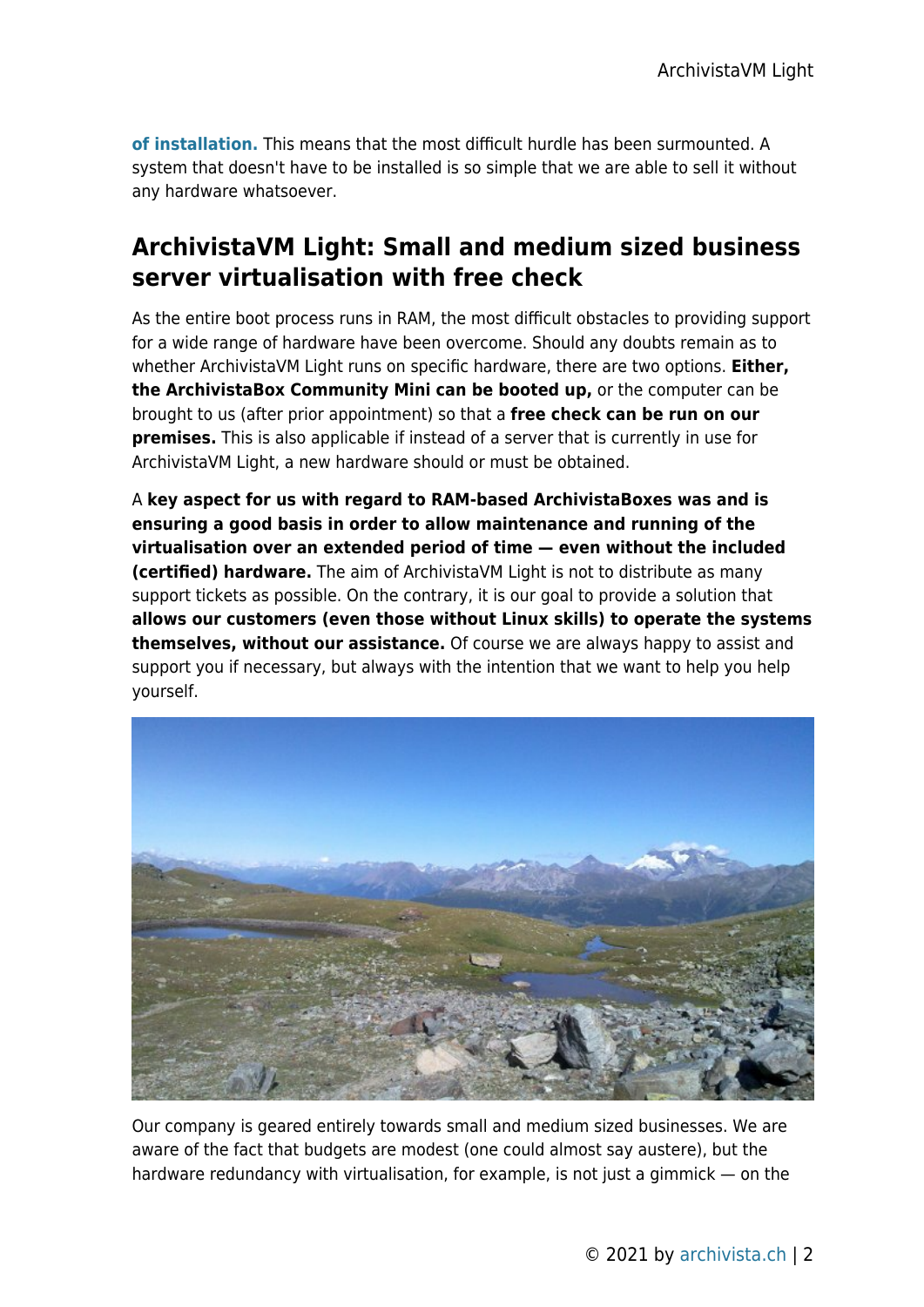contrary, with regard to data backup it makes it possible to enable **[servers to only](https://archivista.ch/cms/?page_id=508) [shut down for a few seconds](https://archivista.ch/cms/?page_id=508) at most in order to ensure complete data backup (not just snapshots!).** Why are snapshots (source-dependent images) not useful in small and medium sized companies? Snapshots cannot be booted on a completely different (new) hardware, but it is precisely this simplicity that small and medium sized businesses need, so that if disaster strikes (malfunction), expensive external specialists are not needed.

## **ArchivistaVM Light for [Budget,](http://shop.archivista.ch/oscommunity/catalog/product_info.php?currency=EUR&cPath=28&products_id=103) [Summit](http://shop.archivista.ch/oscommunity/catalog/product_info.php?cPath=28&products_id=104) und [Universal](http://shop.archivista.ch/oscommunity/catalog/product_info.php?cPath=28&products_id=105)**

A simple software such as ArchivistaVM Light should also be easy to order and should offer transparent terms and conditions. Differentiation according to sockets (CPU versions), RAM, network cards — all of these things make the process unnecessarily complicated and exist only so that a qualified salesperson is needed to help the overwhelmed customer. Let's be honest — what **makes software that uses more than one CPU socket , or where RAM is upgraded from 32 to 64 GB, so very different? The solution itself isn't any different at all!** A Linux kernel can be compiled for practically any number of CPU cores, even if they require differing amounts of RAM and other software.

Only when it comes to hard drives is a distinction warranted. Systems without redundant hard drives cannot be recommended; but two drives are surely more simple than four or more hard disks. And this is precisely why our **ArchivistaVM Light systems are differentiated only based on the number of hard drives.** The Budget version comes with two hard drives, Summit comes with four and for anything above that, the ArchivistaVM Light license for the Universal model is used. On the whole, we recommend that our customers do without RAID controllers and instead use software RAID, whereby Hot SWAP should also be used — generally, **support is available for all hardware in ArchivistaVM Light, insofar as the relevant drivers are available in the Linux kernel.** The products can be found in the web shop — just select **[ArchivistaVM Light \(without hardware\).](http://shop.archivista.ch/oscommunity/catalog/index.php?cPath=28)**

With the exception of the hardware, ArchivistaVM Light solutions include the same scope of functions as the hardware-based ArchivistaVM solutions. Response time: 8 hours during business hours (reduced approach), all updates provided free of charge, first 12 months maintenance contract included in the price, automatic extension by 12 months if not cancelled 3 months before expiry and (this is where we differ considerably from our competition) the following support years are not billed at full price, but at the customary 20% of the purchase price. **[Example pricing](http://shop.archivista.ch/oscommunity/catalog/product_info.php?cPath=28&products_id=104) [ArchivistaVM Summit Light:](http://shop.archivista.ch/oscommunity/catalog/product_info.php?cPath=28&products_id=104)** any number of CPUs (sockets), any amount of RAM, max. 4 hard drives: initial price in euros: **EUR 400 in the first year, from the second year EUR 80, over the course of three years a total of EUR 560.** Prices are per server, all servers are to be licensed within one company for virtualisation (all Archivist aVM systems), the number of guests or the replacement/extension of a computer with more RAM or CPUs is possible anytime.